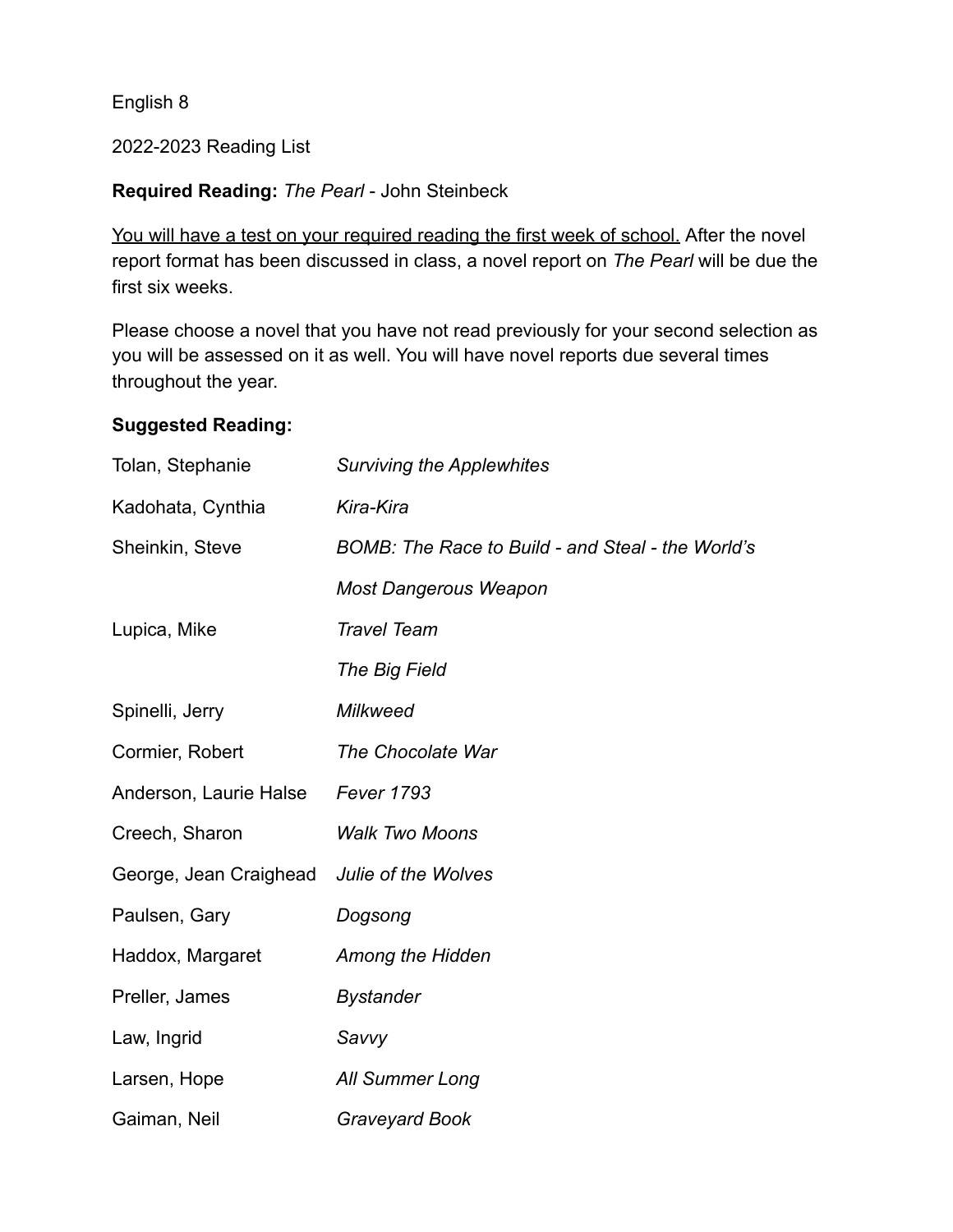| Nix, Garth            | Frogkisser                                  |
|-----------------------|---------------------------------------------|
| Martel, Yan           | Life of Pi                                  |
| Bradbury, Ray         | <b>Dandelion Wine</b>                       |
| Park, Linda Sue       | A Single Shard                              |
| Paulsen, Gary         | The River (sequel to Hatchet)               |
| Schmidt, Gary D.      | Lizzie Bright and the Buckminster Boy       |
| Voight, Cynthia       | Dicey's Song                                |
| Hersey, John          | Hiroshima                                   |
| Cormier, Robert       | I Am the Cheese                             |
| Zindel, Paul          | The Effect of Gamma Rays on Man-in-the-Moon |
|                       | Marigolds                                   |
| Van Draanen, Wendelin | Flipped                                     |
| Philbrick, W.R.       | <b>Freak the Mighty</b>                     |
| Jackson, Livia Bitton | I Have Lived a Thousand Years               |
| Spinelli, Jerry       | Stargirl                                    |
| Irving, John          | A Prayer for Owen Meany                     |
| Orwell, George        | <b>Animal Farm</b>                          |
| Wallace, Daniel       | <b>Big Fish</b>                             |
| Bryson, Bill          | A Walk in the Woods                         |
| Harrar, George        | Not As Crazy as I Seem                      |
| Lubar, David          | Dunk                                        |

● Students may choose a grade appropriate novel of their choice as their second selection; however, it must be approved by Ms. Crowder by emailing [crowdera@brunswickacademy.com](mailto:crowdera@brunswickacademy.com) no later than August 1st, 2022. Please include your name, grade, and the title & author of the novel.